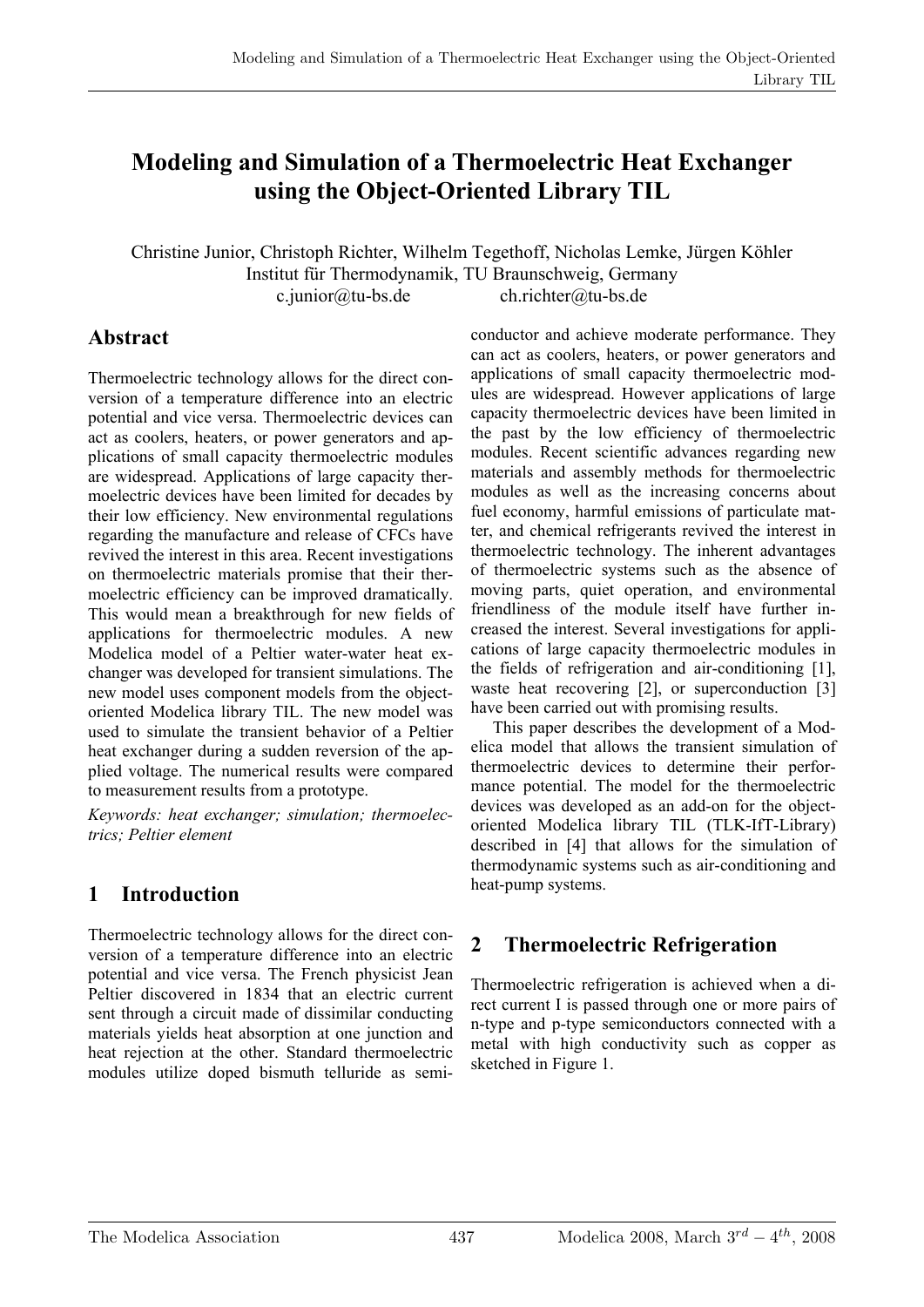

**Figure 1:** The Peltier effect (thermoelectric cooling) from [5].

If the electric current passes from the n-type to the ptype semiconductor, electrons pass from a low energy level in the p-type material through the interconnecting conductor to a higher energy level in the ntype material. Thus the temperature  $T_c$  of the interconnecting conductor decreases and heat is absorbed from the environment. The absorbed heat is transferred by electron transport through the semiconductors to the other end of the function. It is liberated as the electrons return to a lower energy level in the ptype material yielding an increased temperature  $T_H$ .

This phenomenon is known as the Peltier effect and is described by the Peltier coefficient  $\pi$ , defined as the product of the Seebeck coefficient  $\alpha$  of the semiconductor material and the absolute temperature. The Peltier coefficient relates to a cooling effect as the electric current passes from the n-type to the p-type semiconductor and a heating effect as the polarity of the power supply is changed. Reversing the direction of the electric current also reverses the temperatures of the hot and cold ends.

The amount of heat absorbed at the cold end not only depends on the product of the Peltier coefficient and the electric current flowing through the thermoelectric module but also on two other effects: Due to the temperature difference between the cold and the hot ends of the semiconductors, heat is conducted through the semiconducting material from the hot to the cold end. The amount of conducted heat depends on the thermal conductance κ of the material as well as on the temperature difference. The second effect occurs when the electric current is passing through the semiconductors. The electrical resistance R causes the generation of the so-called Joule heat in equal shares at the cold and the hot side of the thermoelectric device. The Joule heat is dependent on the electrical resistance and proportional to the square of the electric current and therefore becomes eventually the dominant factor.

The heat absorption rate at the cold side of the thermoelectric module can be described taking into account the three different effects mentioned above

$$
\dot{Q} = \alpha T_C I - \frac{1}{2} I^2 R - \kappa (T_H - T_C)
$$

where  $\alpha$  is the differential Seebeck coefficient sometimes referred to as  $\alpha_{\text{pn}}$ , R the electrical resistance of the thermoelements in series, and κ the thermal conductance of the thermoelements in parallel. The energy efficiency of the thermoelectric device is described by its coefficient of performance (COP) defined as the net heat absorbed at the cold junction divided by the electric power input

$$
COP = \frac{\dot{Q}}{P_{el}} = \frac{\alpha T_C I - \frac{1}{2}I^2 R - \kappa \Delta T}{\alpha \Delta T I + I^2 R}
$$

The refrigeration capability of a semiconductor material depends on a combined effect of the Seebeck coefficient α, the electrical resistivity ρ, and the thermal conductivity  $\kappa$  of the material over the operational temperature range between the cold and the hot junctions. The electrical resistivity is defined as

$$
\rho = R \frac{A}{l}
$$

where A is the cross-sectional area of the resistive material and l its length. The three material properties are combined in the thermoelectric figure of merit Z defined as

$$
Z = \frac{\alpha^2}{\kappa \rho}
$$

The figure of merit is used by material scientists to describe the efficiency of semiconductor materials for thermoelectric applications.

#### **3 Prototype Peltier Heat Exchanger**

The Peltier effect can be used for heating and cooling in practical applications by combining thermoelectric modules with conventional heat exchangers. The fluid flowing through the heat exchanger acts as a heat sink at the hot side of the thermoelectric module and as a heat source at the cold side. Figure 2 shows the assembly of the prototype Peltier heat exchanger used for all measurements.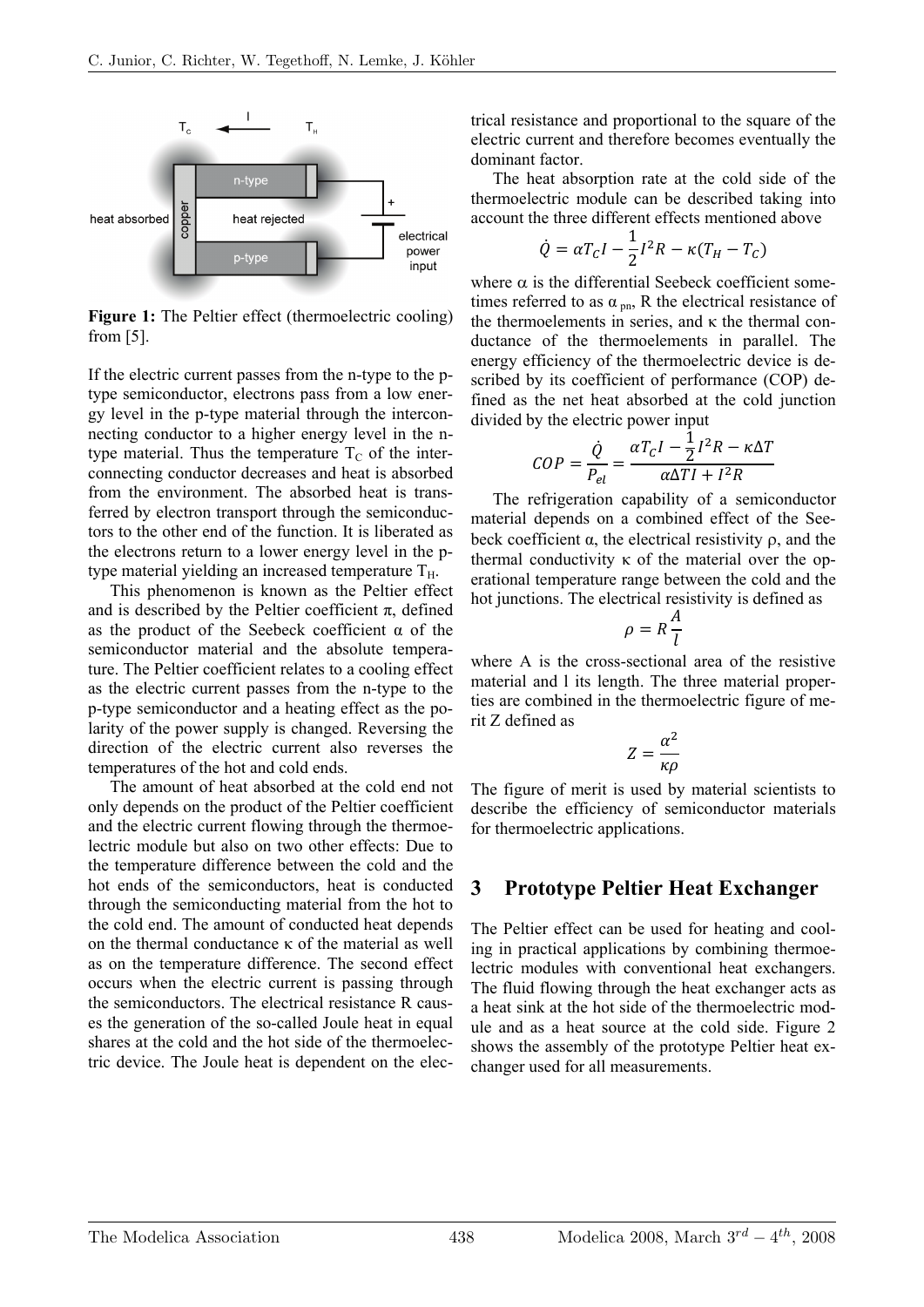

**Figure 2:** CAD drawing of the prototype Peltier water-water heat exchanger. The Peltier elements are the flat cuboids between two aluminum channels. The orientation of the Peltier elements changes successively between the rows of channels.

Because of the consolidated design and small size of the prototype heat exchanger, water was chosen as coolant at both sides. The heat exchanger consists of rectangular aluminum channels whose endings are covered by plates. Aluminum cores act as connecting tubes. The prototype heat exchanger is assembled so that both sides of the thermoelectric module are in contact with a channel. The arrangement of the thermoelectric modules has to be taken into account for an efficient utilization of the Peltier effect. It is necessary to either heat or cool the channels. A combination of heating and cooling does not yield a reasonable application.

To increase the flow velocity and the heat exchange between the fluid and the wall, three barriers were installed in each channel. A CFD simulation was carried out to determine the flow situation in the channel. The simulations results proved that the fluid meanders through the channel and showed that fluid circulation caused by the barriers leads to a decrease in dead storage capacity and thus to an improvement in the heat exchange between fluid and wall. Figure 3 shows a single channel and the corresponding flow path.



**Figure 3:** Single channel element of prototype Peltier heat exchanger.

## **4 Heat Exchanger Model**

In order to model the prototype Peltier heat exchanger, a model for a Peltier element had to be developed. The new model was developed based on the component model library TIL (TLK-IfT-Library) that contains models for a steady-state and transient simulation of thermodynamic systems (see [4] for more information).



**Figure 4:** UML class diagram of PeltierElement.

Figure 4 shows a class diagram of the new model PeltierElement. The material properties of the semiconductor material are stored in a record extending from BaseMaterial. Two heat ports derived from the HeatPort connector defined in TIL and two electric pins defined in the Modelica Standard Library are the interface of the PeltierElement. Based on the equations presented in Section 2, the following set of equations is used to describe the Peltier element

$$
I_{negative} + I_{positive} = 0
$$
  
\n
$$
U_{positive} - U_{negative} = RI_{negative}
$$
  
\n
$$
P_{el} + \dot{Q}_C + \dot{Q}_H = 0
$$
  
\n
$$
COP = \frac{\alpha T_C I - 1/2 I^2 R - \kappa (T_H - T_C)}{\alpha \Delta T I + I^2 R}
$$





Figure 5: PeltierCell model as defined in TIL Add-On ThermoElectrics.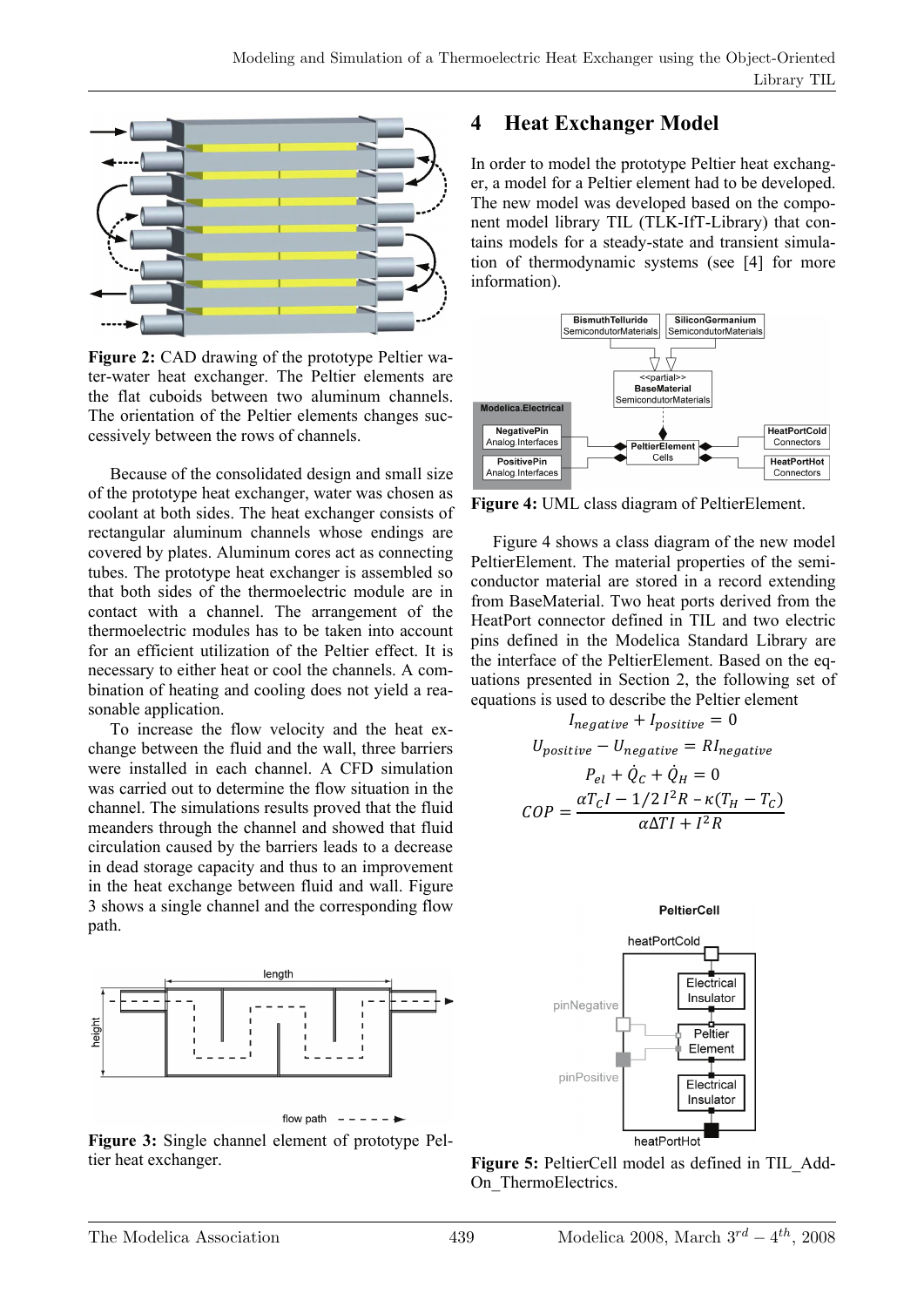

**Figure 6:** BaseElement and its usage in a Peltier water-water heat exchanger model from TIL\_AddOn\_ThermoElectrics. The PeltierCell is shown in Figure 5.

$$
\dot{Q}_C = -COP \cdot P_{el}
$$

$$
\dot{Q}_H = (1 + COP) \cdot P_{el}
$$

The PeltierElement is instantiated in the PeltierCell model along with two models for electrical insulators as shown in Figure 5. The electrical insulators prevent a short circuit between the Peltier elements and the aluminum channels. Note that the naming of the heat ports in Figure 5 is chosen for the default case that is a positive electric current in the conventional current notation. The hot side eventually becomes the cold side and vice versa if the direction of the current is reversed. The swapping of the corresponding temperatures  $T_c$  and  $T_H$  is implemented using a

smooth transition function with a very short transition period.

In order to model the prototype Peltier heat exchanger shown in Figure 2 in a flexible way, an additional model called BaseElement is introduced that models a single layer of the heat exchanger.

A layer consists of two aluminum channels as sketched in Figure 3 and the Peltier element in between those two channels. The model is illustrated in the left picture in Figure 6. A refrigerant cell and two wall cells from TIL are combined to model a single channel. The reason for using a RefrigerantCell instead of a LiquidCell is that the new heat exchanger model was developed to cover cases of evaporating



**Figure 7:** UML class diagram of TubeAndTubePeltier heat exchanger in TIL Add-On ThermoElectrics. The wall material model and all heat transfer and pressure drop models are skipped for simplicity.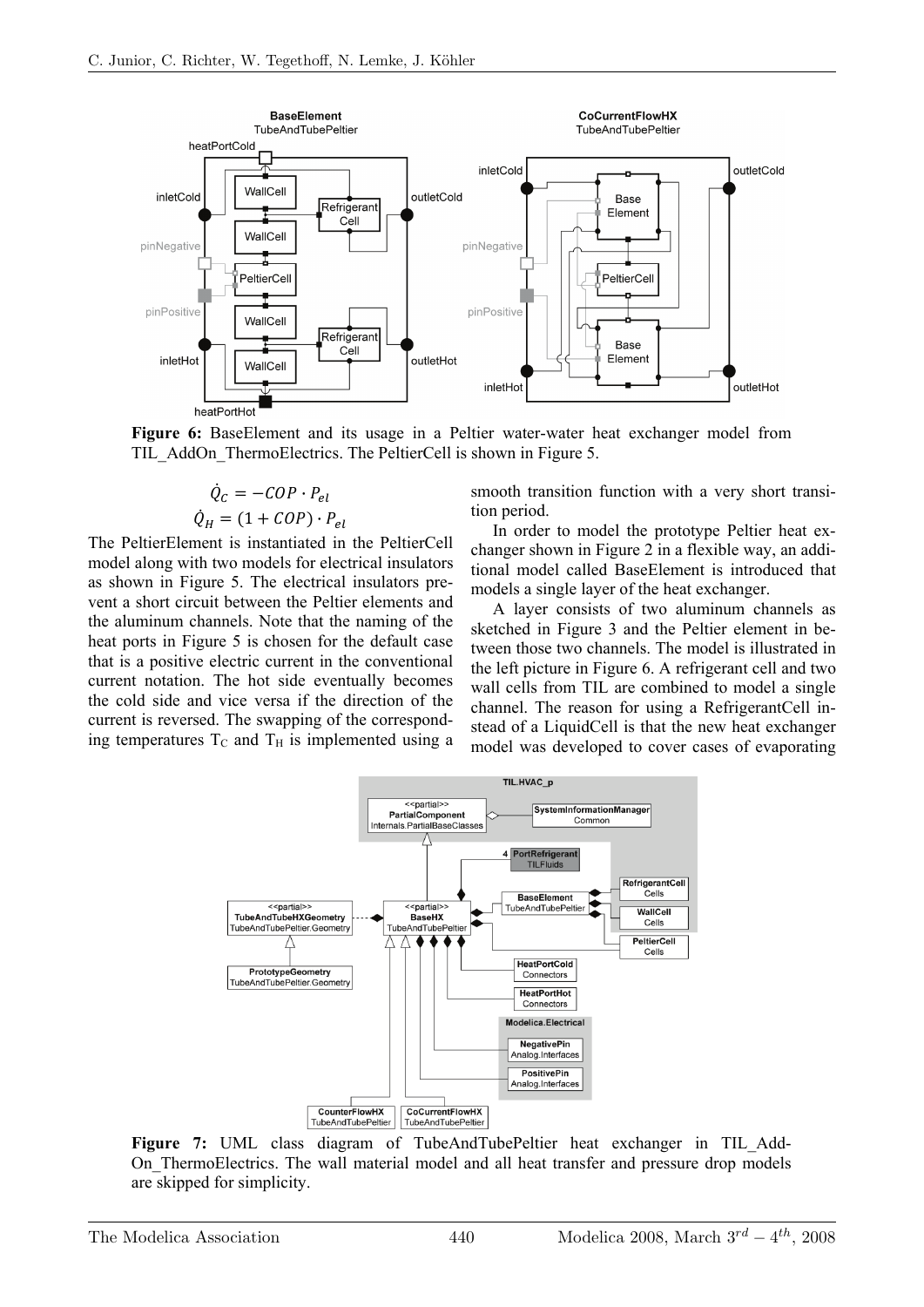

**Figure 8:** Schematic diagram of Peltier heat exchanger test stand.

and condensing fluids in both fluid paths. The two channels are connected using a PeltierCell as shown in Figure 5. Note that the BaseElement model in Figure 6 can directly be used as a single cell heat exchanger model.

The model for the Peltier heat exchanger assembles instances of BaseElement and PeltierCell as shown in the right picture in Figure 6. The prototype heat exchanger shown in Figure 2 for example is composed of four base elements and three Peltier cells in between. Figure 7 shows the class diagram of the new TubeAndTubePeltier heat exchanger model. Note that the wall material model and all heat transfer and pressure drop models are skipped for simplicity. A more detailed description of the structure of heat exchanger models in TIL is given in [4].

## **5 Measurements**

A series of measurements was carried out with the prototype Peltier water-water heat exchanger presented in Section 3. Figure 8 shows a schematic diagram of the test stand used for all measurements.

To ensure a constant temperature at the water inlet of the prototype, a reservoir was used in both cycles. Water was pumped from the reservoirs into the prototype and flowed back after running through the heat exchanger. The reservoirs were chosen large enough to prevent significant temperature changes during operation. The volume flow rates were regulated with appropriate throttling devices and measured by using conventional water meters.

Besides the volume flow rates characteristic parameters such as the water temperatures at the inlet and outlet of each aluminum tube or the electric current and voltage dropping out over every Peltier element were taken up. The boundary conditions for the measurements were selected in consideration of showing the applicability of the simulation for different premises. Therefore a low, a medium and a high water inlet temperature were chosen and each condition measured by using a low and a high volume flow rate respectively. Each measurement was carried out at a working-voltage of 10 V. A summary of the boundary conditions for all measurements is given in Table 1.

|   | <b>Water Stream 1</b> |            | <b>Water Stream 2</b> |       |
|---|-----------------------|------------|-----------------------|-------|
| # | [1/min]               | $T_0$ [°C] | $V_2$ [l/min]         | 8     |
|   | 2.05                  | 4.00       | 2.00                  | 4.00  |
| 2 | 0.90                  | 4.00       | 0.85                  | 4.00  |
| 3 | 2.20                  | 18.00      | 2.10                  | 18.00 |
|   | 0.85                  | 18.00      | 0.80                  | 18.00 |
| 5 | 2.35                  | 30.00      | 2.40                  | 30.00 |
|   | 1.00                  | 30.00      | 1.10                  | 30.00 |

**Table 1:** Measurements with prototype Peltier waterwater heat exchanger.

All measurements were carried out in the same way: After reaching a stationary point for the boundary conditions listed in Table 1, the direction of the electric current was changed from positive to negative in the conventional current notation. The resulting change in temperature was detected until the values became stationary again.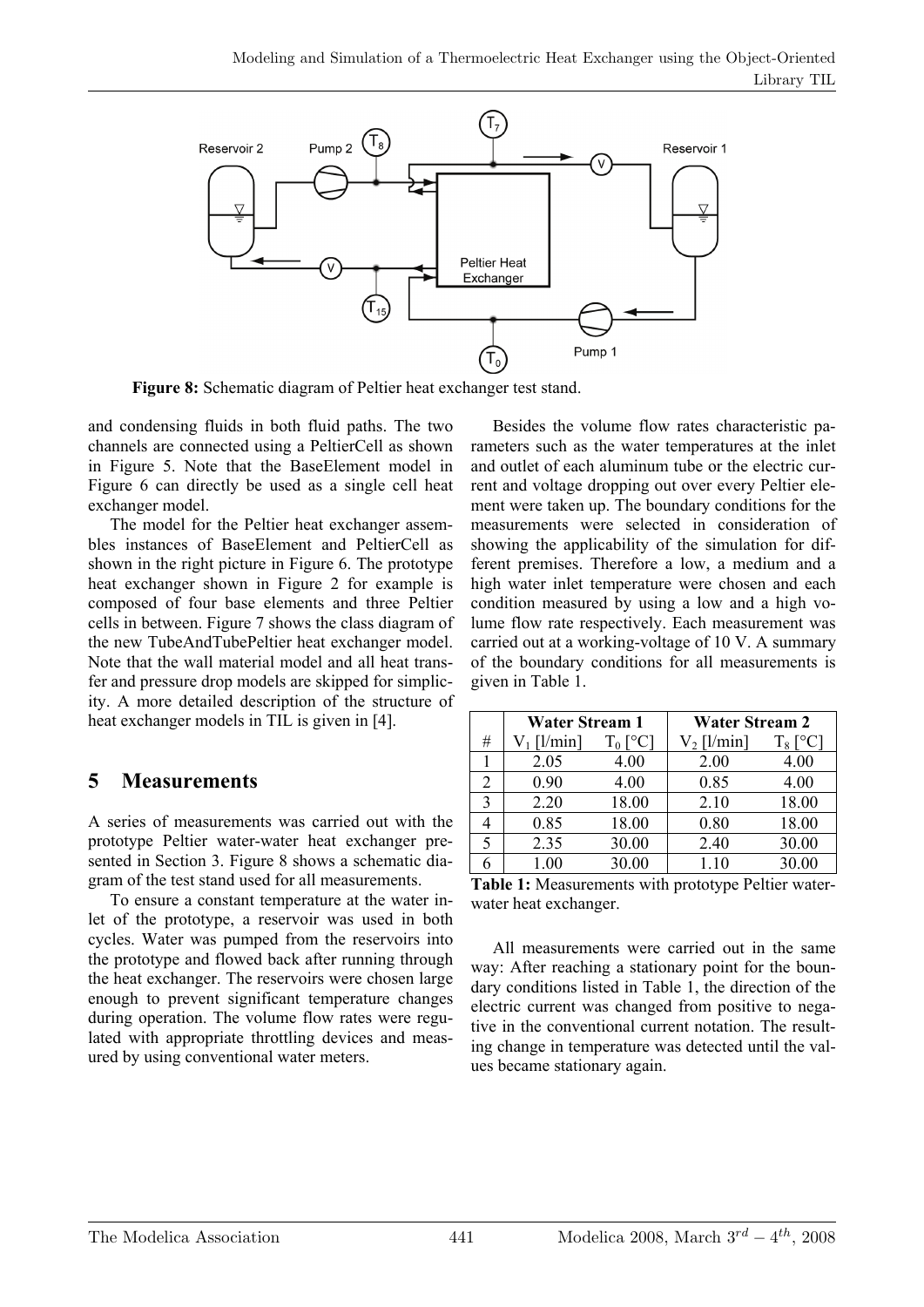

 $\bullet$  positiv current flow  $\blacksquare$  negativ current flow

**Figure 9:** Deviation of electrical and thermal balances for all measurement points.

An evaluation of the quality of the measurements was carried out by comparing the sum of the input power and the gained cooling capacity to the achieved heating capacity according to

$$
P_{el} + \dot{Q}_{cooling} = \dot{Q}_{heating}
$$

The cooling capacity as well as the heating capacity was calculated from

$$
\dot{Q} = \dot{m}c_p\Delta T
$$

and the electric power from

 $P_{el} = U \cdot I$ 

The deviation within the balance has to be zero for the ideal case. The deviation of the two balances for each measurement is shown in Figure 9. It can be seen that the deviation lies between 1% and 8%, and that the average value lies around 4%. A connection

between the direction of the electric current and the resulting deviation can not be identified.

To exclude the existence of a statistical error and to confirm that the deviations of the balances are lying within the measuring accuracy an error analysis was carried out. Therefore, Gauss' error propagation law was used according to

$$
\Delta \overline{F} = \sqrt{\left(\frac{\partial F}{\partial x} \Delta \overline{x}\right)^2 + \left(\frac{\partial F}{\partial y} \Delta \overline{y}\right)^2 + \cdots}
$$

Measurement 4 from Table 1 was selected for an error analysis exemplarily. A variation of relevant measurands was carried out to find out the impact of these measurands on the total error and to identify possible potentials for further optimization.

Figure 10 shows the impact of the error occurring during the measurement of the temperature difference ΔΔT between the inlet and outlet of the Peltier prototype heat exchanger and during the estimation of the volume flow rate  $\Delta V$  on the resultant heating or cooling capacity.

Due to the fact that the measuring accuracy of a thermocouple lies at about 0.3 K, the maximum error for the mathematical calculation of the temperature difference can be expected to be 0.6 K when using temperatures measured with two independent thermocouples. This error can be reduced to 0.1 K if the temperature difference is measured using two thermocouples connected in series which was done for all measurements presented in Table 1.

In consideration of the volume flow rate, measurements the deviation of the values estimated with conventional flow meters and the actual values lies between 4% and 9% which results in a maximum deviation of 0.09 l/min. The concluding summation yields - under consideration of these conditions - to



**Figure 10:** Error for Measurement 4 from Table 1. The corresponding units are given in the key.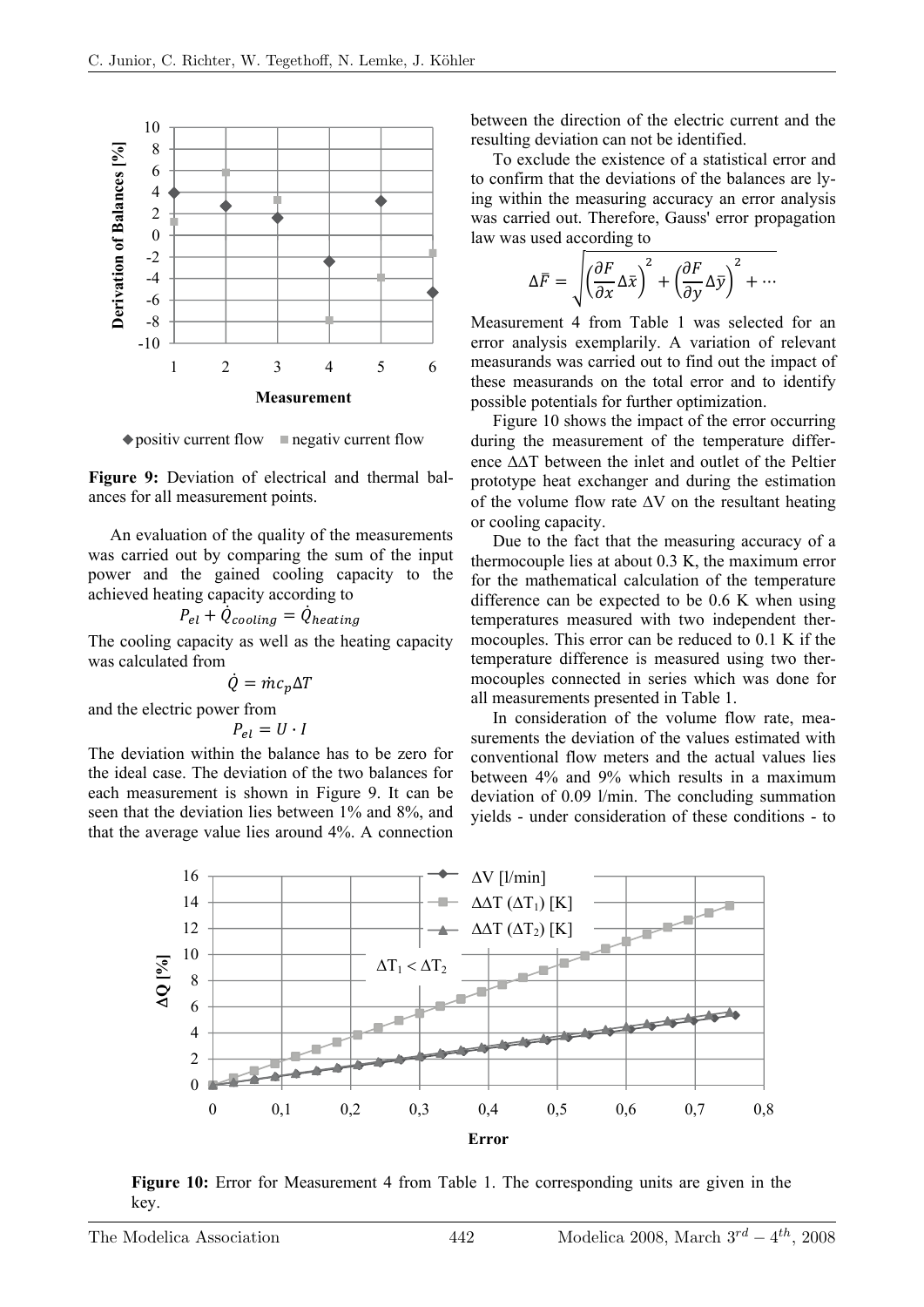

**Figure 11:** Temperature distribution in prototype Peltier heat exchanger before and after reversion of the applied voltage for Measurement 4 from Table 1.

the result that even the measurements with a deviation of balances of 8% are lying within measuring accuracy.

#### **6 Simulation**

Simulations were carried out for all measurements listed in Table 1. Measurement values were used for the electric current, for the two volume flow rates, and for the water temperatures  $T_0$  and  $T_8$  at the two heat exchanger inlets. The Peltier modules used in the prototype Peltier heat exchanger are standard bismuth telluride modules without any further specification from the manufacturer. Constant properties for the Seebeck coefficient  $\alpha$  and the thermal conductance κ taken from Rowe [5, Table 9.1] were used in the Peltier element model. The electrical resistance R of the thermoelectric module was not specified by the manufacturer and had to be determined from the measurements. The reversion of the applied voltage was implemented using a smooth transition function with a period of  $\Delta t = 1$ s. This section describes the results obtained for the simulation of Measurement 4 from Table 1. A constant coefficient of heat transfer  $\alpha = 4,100$  W/m<sup>2</sup>K was used. This coefficient of heat transfer was determined based on a CFD simulation of the flow through a single aluminum channel.

Figure 11 shows the temperature distribution in the prototype Peltier heat exchanger before and after the reversion of the applied voltage. The numbering

of the water streams and of the walls refers to the numbering of the two independent water circuits as presented in Figure 8. The water temperatures are shown for the inlet of each channel and for the outlet of the last channel for both water streams. The wall temperatures are averages of the temperatures in the center of both wall cells connected to the same refrigerant cell as shown in Figure 6.

Figure 11 shows that the temperature change in the entrance channel of each water stream is smaller than in all other subsequent channels. This is caused by the fact that the entrance channels are insulated at one side and connected to a Peltier element at the other side whereas all other channels are connected to a Peltier element at both sides. The two diagrams shown in Figure 11 are mirror-symmetrical which demonstrates the reversibility of the process.

Figure 12 shows a comparison of the measured outlet temperature for each water stream with the values obtained from the transient simulation. The top picture shows the change in the electric current I caused by the reversion of the applied voltage.

Figure 12 illustrates that the simulated start and end temperatures differ from the measured temperatures. The simulated system also reacts slower to the sudden reversal of the applied voltage than the real system. Further Measurements are required to improve the model of the Peltier element that is currently based on material constants taken from the literature and the measured electrical resistance as explained in the beginning of this section.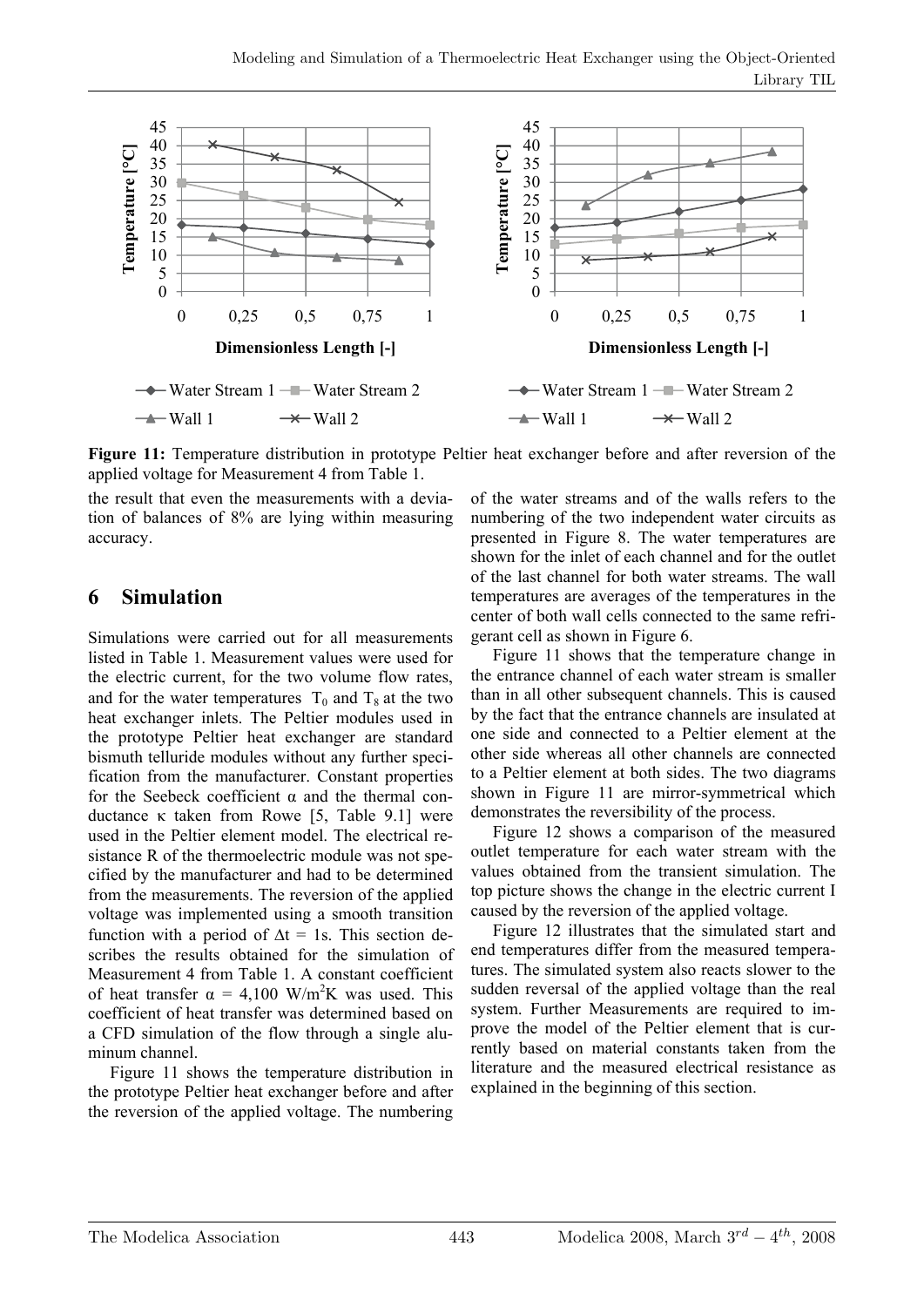

**Figure 12:** Measured and simulated water temperatures at inlets and outlets of prototype Peltier heat exchanger for Measurement 4 from Table 1.

#### **7 Conclusions and Outlook**

A new model for a Peltier water-water heat exchanger was presented that can be used in transient system simulations. Results from measurements with a prototype heat exchanger were used to validate the new model. Models from the new component mode library TIL [4] were used for many components of the new Peltier heat exchanger model and the new object-based fluid property library TILFluids was used to compute all fluid properties. A new model for Peltier cells was presented that was used to assemble the heat exchanger. The new heat exchanger model demonstrates that TIL can easily be extended to cover a wide range of thermodynamic systems. The presented model can be extended to cover other Peltier heat exchangers. A very interesting alternative concept to be analyzed in the future using simulations and experiments is a refrigerant-air heat exchanger with Peltier modules in between.

#### **References**

[1] J. Winkler, V. Aute, B. Yang, and R. Radermacher. Potential benefits of thermoelectric elements used with air-cooled heat exchangers. In Proc. of 2006 International Refrigeration and Air Conditioning Conference at Purdue, volume 1, pages R091.1- R091.8, West Lafayette, July 2006.

[2] K. Zorbas, E. Hatzikraniotis, and K. Paraskevopoulos. Power and Efficiency Calculation in Commercial TEG and Application in Wasted Heat Recovery in Automobile. In Proc. of 5th European Conference on Thermoelectrics, 2007.